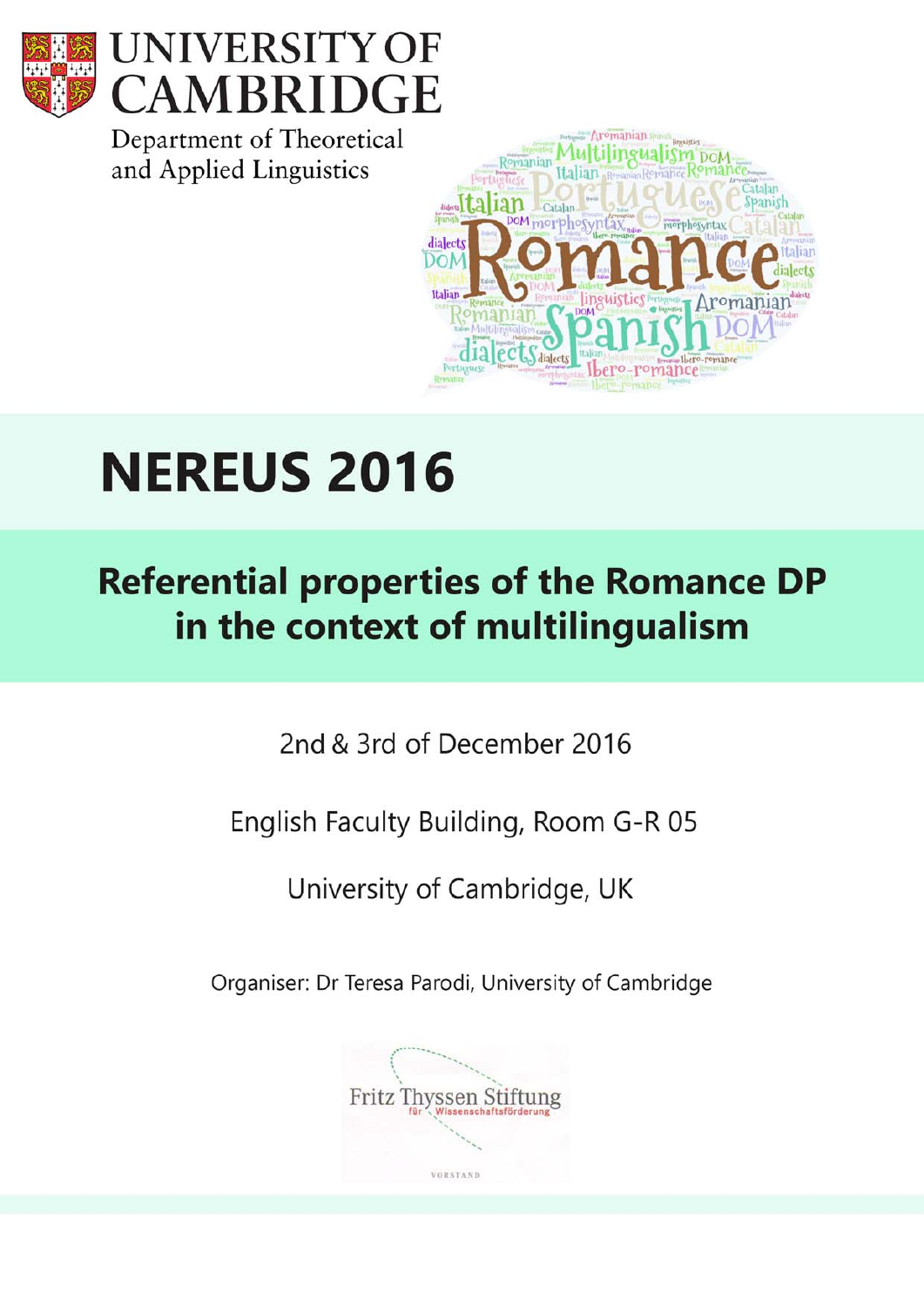



# **NEREUS 2016**

## **2‐3 December 2016, English Faculty, Room G‐R 05, University of Cambridge, UK**

# **Friday 2 December 2016**

- 10.00 ‐10.15 Welcome and Introduction
- 10.15 ‐11.00 *DOM in acquisition and in contact varieties: an overview* Teresa Parodi\* & Larisa Avram\*\* (\*Cambridge, \*\*Bucarest)
- 11.00 ‐11.30 Coffee break
- 11.30 ‐12.15 *DOM retraction in Caribbean Spanish and Heritage Spanish in the US* Marco García‐García\*, Klaus von Heusinger\*, Silvina Montrul\*\* & Alexandra Morales Reyes\*\*\* (\* Cologne, \*\*Illinois at Urbana‐Champaign, \*\*\*Universidad de Puerto Rico, Mayagüez)
- 12.15 ‐13.00 *Differential Object Marking in Spanish as a heritage language* Kathrin Neuburger, Katrin Schmitz & Natascha Pomino (Wuppertal)
- 13.00 ‐14.00 Lunch
- 14.00 ‐14.45 *Investigating the properties of D in the varieties of the extreme south of Italy: Greek‐style genitive and Differential Object Marking* Adam Ledgeway, Norma Schifano & Giuseppina Silvestri (Cambridge)
- 14.45 ‐ 15.30 *DOM in ditransitive constructions in language contact Spanish – Basque* Klaus von Heusinger\* & Georg Kaiser\*\* (\*Cologne, \*\*Konstanz)
- 15.30 ‐ 15.45 Coffee break
- 15.45 ‐ 16.30 *Ditransitive constructions in Romanian* Alexandra Cornilescu\*, Anca Dinu\* & Alina Tigau\*/\*\* (\*Bucarest, \*\*Cologne)
- 16.30 ‐ 17.15 *Clitic doubling and language contact* Susann Fischer, Mario Navarro & Jorge Vega Vilanova (Hamburg)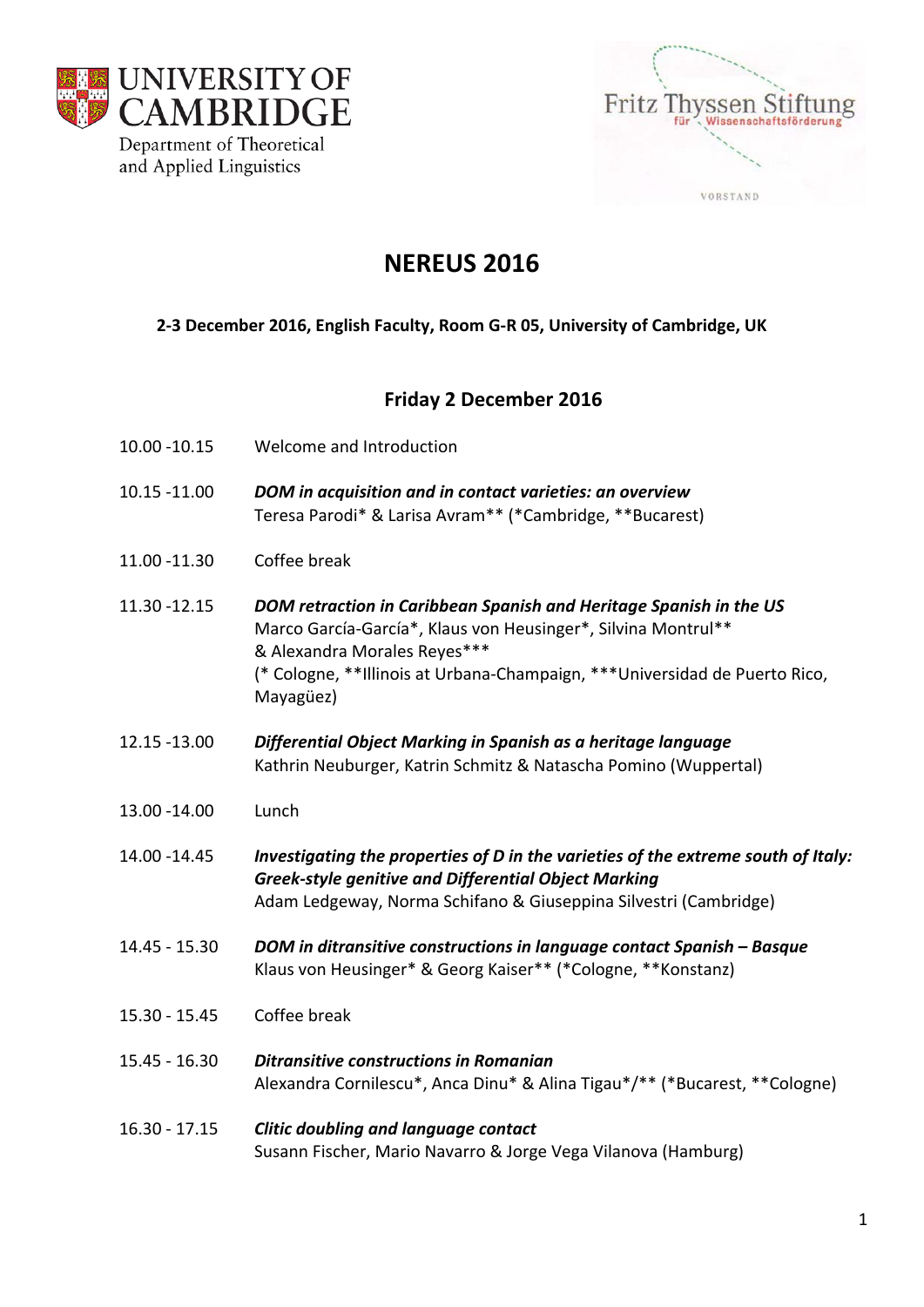## **Saturday 3 December 2016**

- 10.15 ‐ 11.00 *On expletive articles and long weak definites* M. Teresa Espinal\* & Sonia Cyrino\*\* (\*Universitat Autónoma de Barcelona, \*\*UNICAMP/University of Campinas)
- 11.00 ‐ 11.30 Coffee break
- 11.30 ‐ 12.15 *Variation in faire‐par nominalisations across Romance varieties* Michelle Sheehan (Anglia Ruskin, Cambridge)
- 12.15 ‐ 13.00 *Clitics and past participle agreement in children with SLI and TD children* Maria Teresa Guasti (Milan‐Bicocca)
- 13.00 ‐ 14.00 Lunch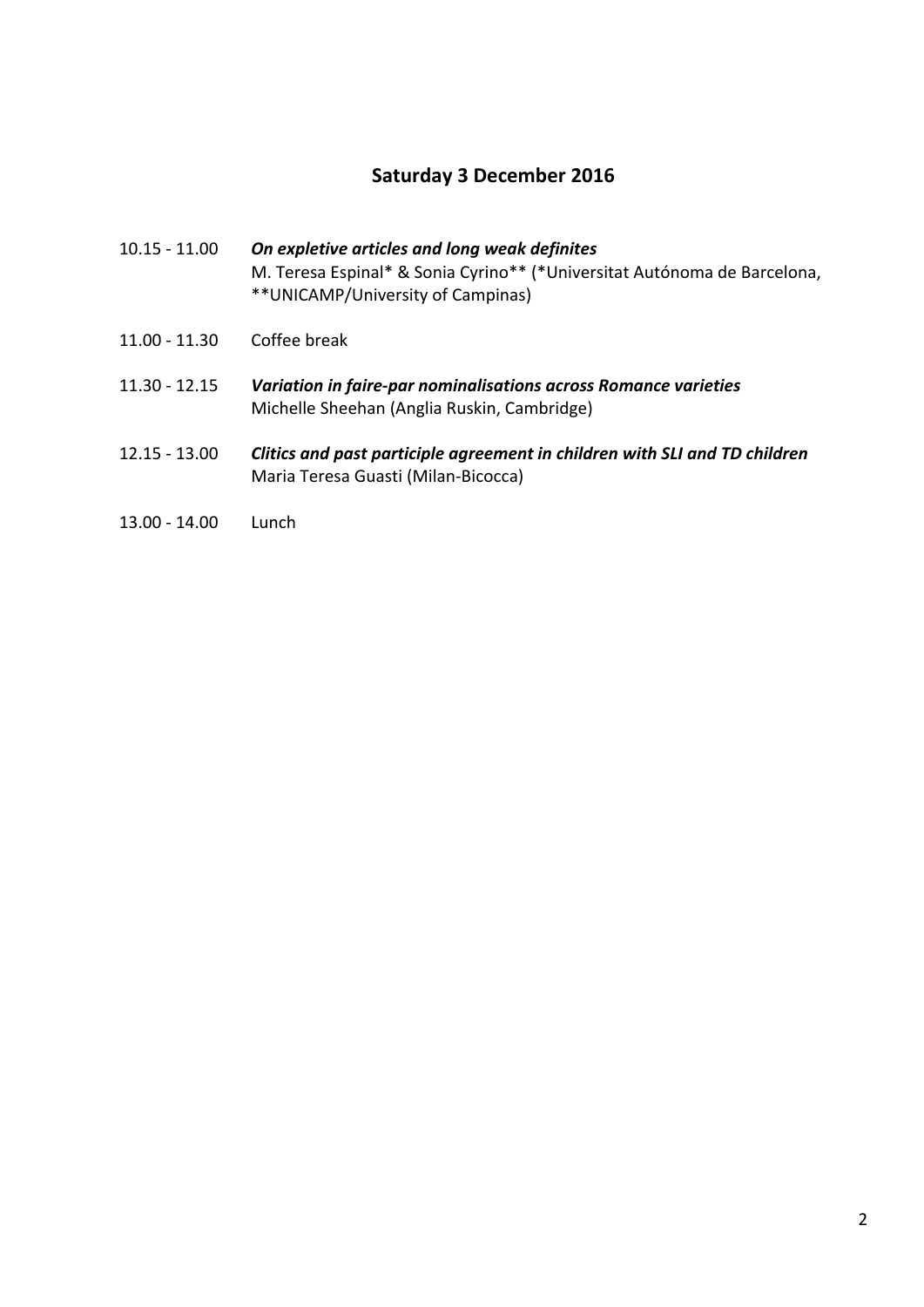# **Abstracts**

■ Teresa Parodi & Larisa Avram

#### **DOM in acquisition and in contact varieties: an overview**

The current presentation aims at offering an overview of acquisitional accounts relevant for the acquisition of DOM. This should, in turn, provide a bridge between the acquisition of DOM and DOM in contact situations.

Recent accounts of L2 acquisition focus on aspects relevant for the study of DOM, such as the distinction between interpretable and uninterpretable features (Interpretability Hypothesis, Tsimpli & Dimitrakopoulou 2007, Tsimpli & Mastropavlou 2008) and the interfaces between narrow syntax on the one hand and semantics or discourse structure on the other (Interface Hypothesis, Sorace & Filiaci 2006, Sorace 2011).

These issues of interpretability and of interfaces have been at the core of studies that compare different types of acquisition, in the attempt to pin down where the differences between L1 and L2 acquisition, bilingual acquisition, child and adult learners, heritage and attrited speakers.

DOM represents an excellent phenomenon (or range of phenomena) as a testing ground for the hypotheses mentioned as it touches both upon narrow syntax (Case) and interface domains such as animacy, specificity, topicality, affectedness, telicity as well as the referentiality scale, at the core of current analyses (Bossong 1991, Aissen 2003, Torrego 1998, Leonetti 2004, Rodríguez Mondoñedo 2008, among many others). In other words, DOM offers a link both to interpretability and to interface domains.

An overview of the acquisition of DOM in different languages (mostly Spanish, but also Romanian and, outside Romance, Persian) and across various learning contexts will complement the studies of DOM in contact varieties represented in several other presentations in the workshop.

#### **References**

Aissen, J. (2003). Differential Object Marking: Iconicity vs. Economy. *Natural Language & Linguistic Theory* 21, 435‐483. Bossong, G. (1991). Differential Object Marking in Romance and Beyond. In Kibbee, D. & D. Wanner (eds.), *New Analyses in Romance Linguistics*. Philadelphia: Benjamins, 143‐170.

Leonetti, M. (2004). Specificity and differential object marking in Spanish. *Catalan Journal of Linguistics* 3, 75‐114. Rodríguez‐Mondoñedo, M. (2008). The acquisition of differential object marking in Spanish. *Probus* 20(1), 111‐145.

Sorace, A. (2011). Pinning down the concept of "interface" in bilingualism. *Linguistic Approaches to Bilingualism* 1(1), 1‐ 33.

Sorace, A. and Filiaci, F. (2006). Anaphora resolution in near‐native speakers of Italian. *Second Language Research* 22(3), 339‐368.

Torrego, E. (1998). *The dependencies of objects*. Cambridge, MA: MIT Press.

Tsimpli, IM & M. Dimitrakopoulou (2007), The Interpretability Hypothesis: evidence from wh‐interrogatives in second language acquisition. *Second Language Research* 23, 215‐242.

Tsimpli, IM & M. Mastropavlou (2008), Feature interpretability in L2 acquisition and SLI: Greek clitics and determiners. In Liceras, J. & al. (eds.), *The role of formal features in second language acquisition.* New York: Lawrence Erlbaum. 143‐183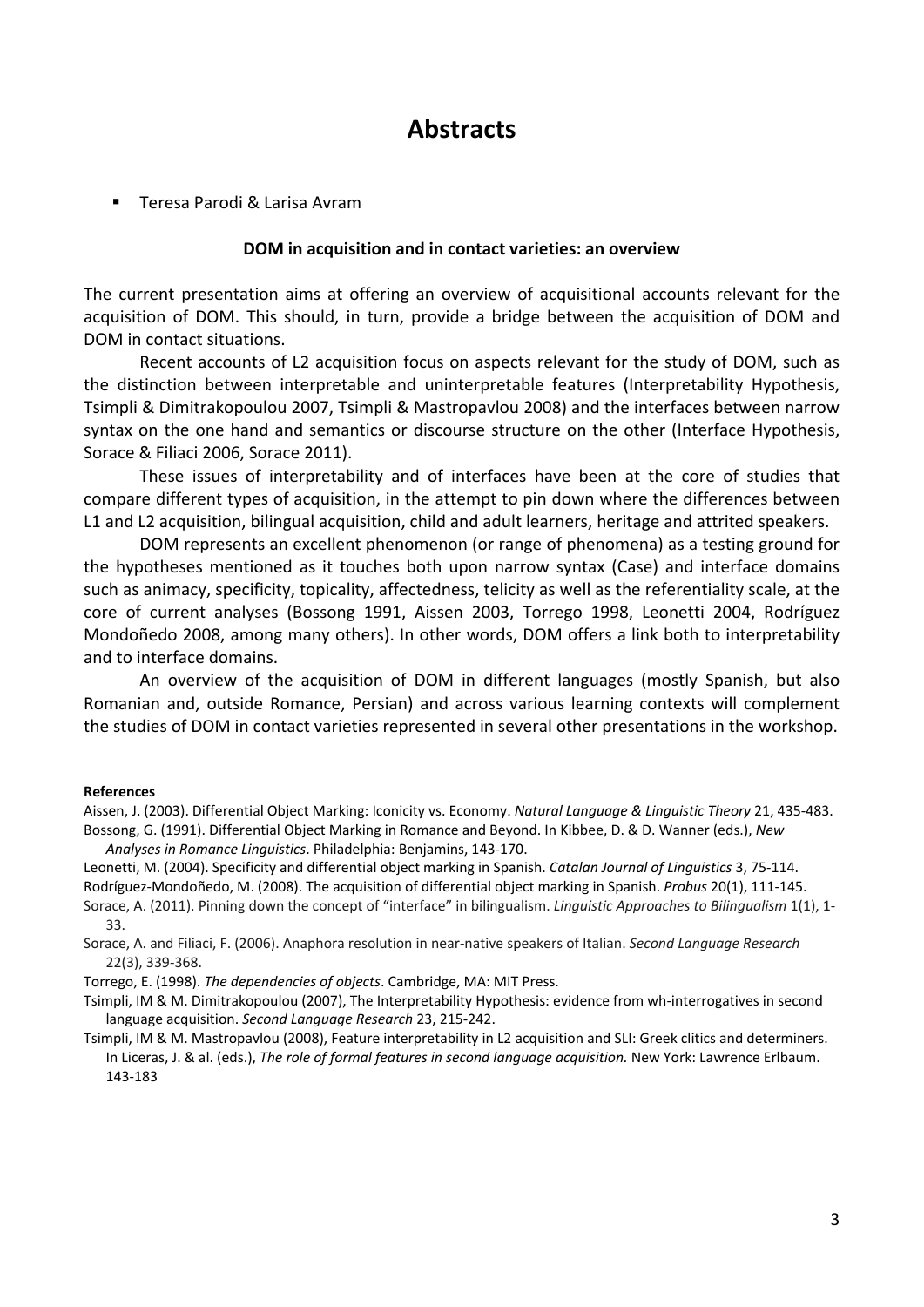Marco García García, Klaus von Heusinger, Silvina Montrul & Alexandra Morales Reyes

### **DOM retraction in Caribbean Spanish and Spanish in the US?**

While the Spanish of Mexico and the Spanish of Argentina show a slight tendency of DOM expansion to inanimates (Montrul 2013, Bautista Maldonado and Montrul 2016), the Spanish of the US shows retraction in Differential Object Marking (DOM) in SVO sentences (Montrul & Sanchez‐ Walker 2013, Montrul 2014). Grosjean and Py (1991) also found DOM retraction in the Spanish spoken in Neuchâtel, Switzerland. The informants of these studies are speakers or children of speakers of Mexican Spanish in the US and children of European Spanish in Switzerland. It is likely that the retraction found in bilingual speakers in the US and in Switzerland is a result of language contact with English and French, respectively, which do not show any DOM marking. At the same time, Alfaraz (2011) observes that Caribbean Spanish also loses DOM marking along the referentiality scale. However, her study included Cuban speakers who were recent arrivals in the United States and not Caribbean speakers in their homelands. Given Alfaraz's findings, the questions that arise are 1) whether DOM retraction in the United States also follows the referentiality scale, and 2) whether DOM retraction is occurring in Caribbean varieties spoken in the homeland. If we find retraction in all these varieties, then it will be possible to relate DOM in the US and the Caribbean to an areal phenomenon. We will present preliminary data from questionnaires testing DOM in different varieties of Caribbean Spanish (Cuba, Puerto Rico and the Dominican Republic) and Spanish in the United States using the same instruments that will allow us to discuss a possible relation to DOM retraction in Heritage Spanish in the US.

#### **References**

- Alfaraz, Gabriela G. 2011. Accusative object marking a change in progress in Cuban Spanish? *Spanish in Context* 8(2). 213–234.
- Bautista Maldonado, Salvador & Silvina Montrul. 2016. An experimental investigation of Differential Object Marking in Mexican Spanish. Paper presented at the Hispanish Linguistics Symposium, Georgetwon University, October 7‐9.
- Grosjean, François & Py, Bernard. 1991. La restructuration d'une première langue: L'intégration de variantes de contact dans la compétence de migrants bilingues. La Linguistique 27, 35‐60.
- Montrul, Silvina. 2013. Differential Object Marking in Argentine Spanish. An experimental study. In L. Colantoni and C. Rodríguez Louro (Eds.). *The Handbook of Argentine Spanish*. Frankfurt: Vervuert Iberoamericana, pp. 207‐228.

Montrul, Silvina. 2014. Structural changes in Spanish in the United States: Differential object marking in Spanish heritage speakers across generations. *Lingua* 151. 177–196.

Montrul, Silvina & Noelia Sánchez‐Walker. 2013. Differential object marking in child and adult spanish heritage speakers. *Language Acquisition* 20(2). 109–132.

10.1080/10489223.2013.766741. http://www.tandfonline.com/doi/abs/10.1080/10489223.2013.766741.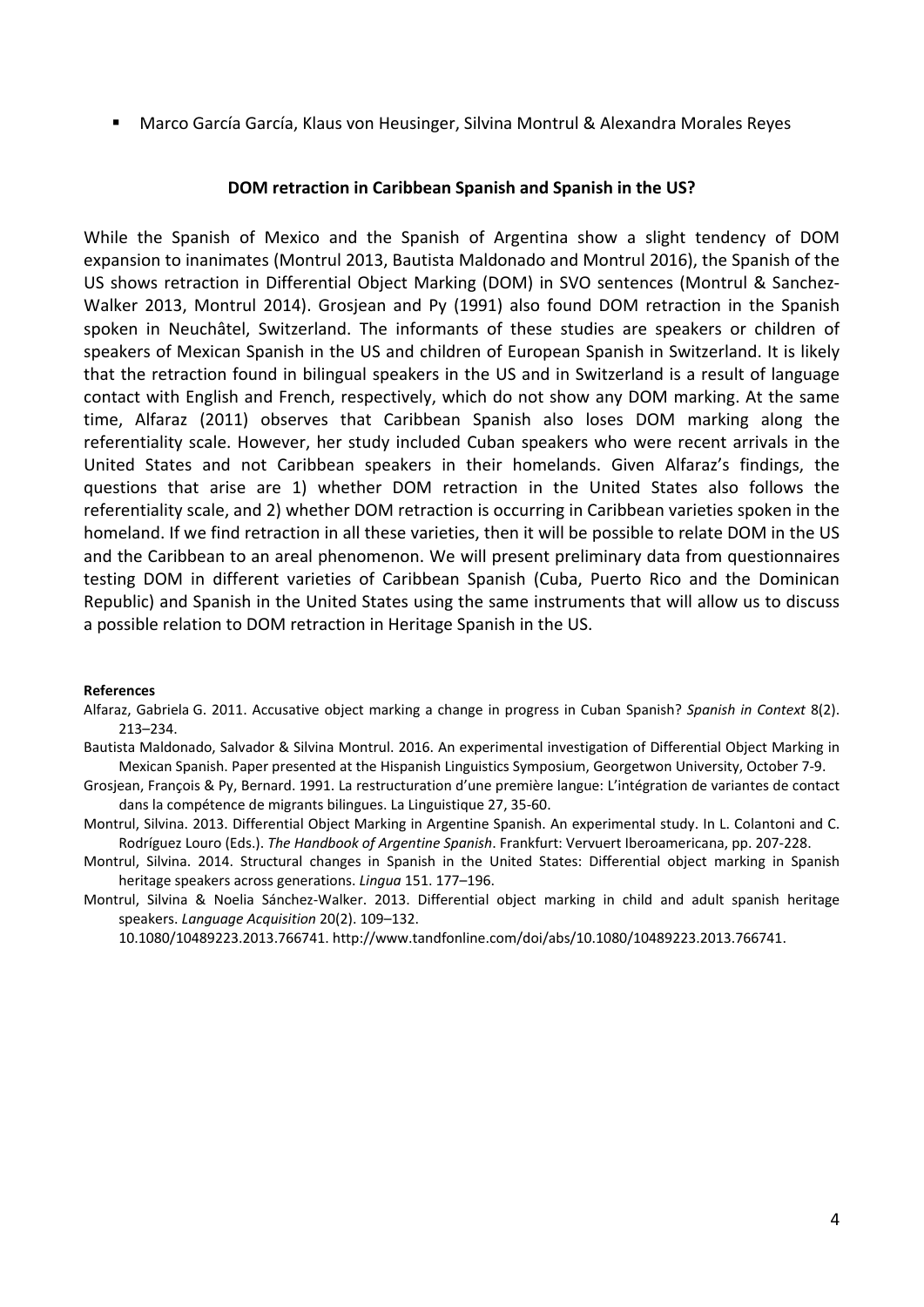■ Kathrin Neuburger, Natascha Pomino & Katrin Schmitz

## **Differential Object Marking in Spanish as a heritage language**

As is well‐known, English, German and Spanish all belong to the accusative case alignment type, i.e. the single argument of an intransitive clause receives the same case marking as the most agent‐like argument of a monotransitive clause (which is usually zero‐coded), whereas the most patient‐like argument of a monotransitive clause receives (abstract) accusative case (cf. e.g. Comrie 2013). For some languages, however, this typological classification holds only for certain verbal arguments, i.e. mainly for pronominal ones. Yet, if we leave pronouns apart, we detect a significant difference in argument marking among the three languages (cf. (1)): English patterns to a certain extent with languages with neutral case alignment in the sense that, on the overt level, there is only one single case and this is morphophonologically always zero. In contrast, German keeps separate the functions of subject and direct object in some NPs/DPs (cf. nominative *der Junge* and *der Wagen* vs. accusative *den Jungen* and *den Wagen*). And finally, in Spanish, a language where differential object marking (DOM) is active, direct objects are divided in two different classes, depending on several semantic, pragmatic‐discursive and referential factors: only one of the classes receives a marker, the other being unmarked (cf. *al niño* but *el coche*).

(1) Differences in argument marking

| a. The man sees the boy / the car. |
|------------------------------------|
|------------------------------------|

| b.             | Der                              | Mann     | sieht   | den        |            | Jungen     |          |            |
|----------------|----------------------------------|----------|---------|------------|------------|------------|----------|------------|
|                |                                  |          |         |            | den        |            |          | Wagen.     |
|                | det.nom.m.sg man.m.sg            |          | see.3sg | det.ACC.SG |            | boy.ACC.SG |          |            |
|                |                                  |          |         |            | det.ACC.SG |            |          | car.ACC.SG |
|                | 'The man sees the boy / the car' |          |         |            |            |            |          |            |
| $\mathsf{c}$ . | FI.                              | hombre   | ve      | al         |            | niño       |          |            |
|                |                                  |          |         |            | el         | coche.     |          |            |
|                | det.M.SG                         | man.M.SG | see.3sg | DOM.det.sg |            | boy.m.sg   |          |            |
|                |                                  |          |         | det.M.SG   |            |            | car.M.SG |            |
|                |                                  |          |         |            |            |            |          |            |

'The man sees the boy / the car'

These differences raise the question of how bilingual individuals do acquire the case system in the language combinations English/Spanish and German/Spanish, in particular we are interested in Spanish heritage speakers who often received a reduced input and are deemed to be subject to incomplete acquisition of their heritage language (see survey of the state of research in Guijarro‐ Fuentes & Schmitz 2015). While the acquisition of DOM for the language combination English/Spanish has been studied in some detail (see in particular Guijarro‐Fuentes 2011, 2012, Guijarro‐Fuentes & Marinis 2011 for L2 acquisition and Montrul & Bowles 2009, Montrul & Walker 2013 for heritage language acquisition) with the crucial result that English dominant heritage language speakers of Spanish do not fully acquire DOM but show persistent inaccuracy in their marking system but perform still much better then L2 learners. If the second (and as general rule the dominant) language is indeed the cause of strong transfer (and possibly incomplete acquisition), we should expect a different outcome for the so far under-studied language combination German-Spanish since German possesses overt case-marking on verbal arguments. We therefore want to discuss in our talk how differential object marking in Spanish is acquired by Spanish heritage speakers raised with German as (dominant) L2 in addition to their heritage L1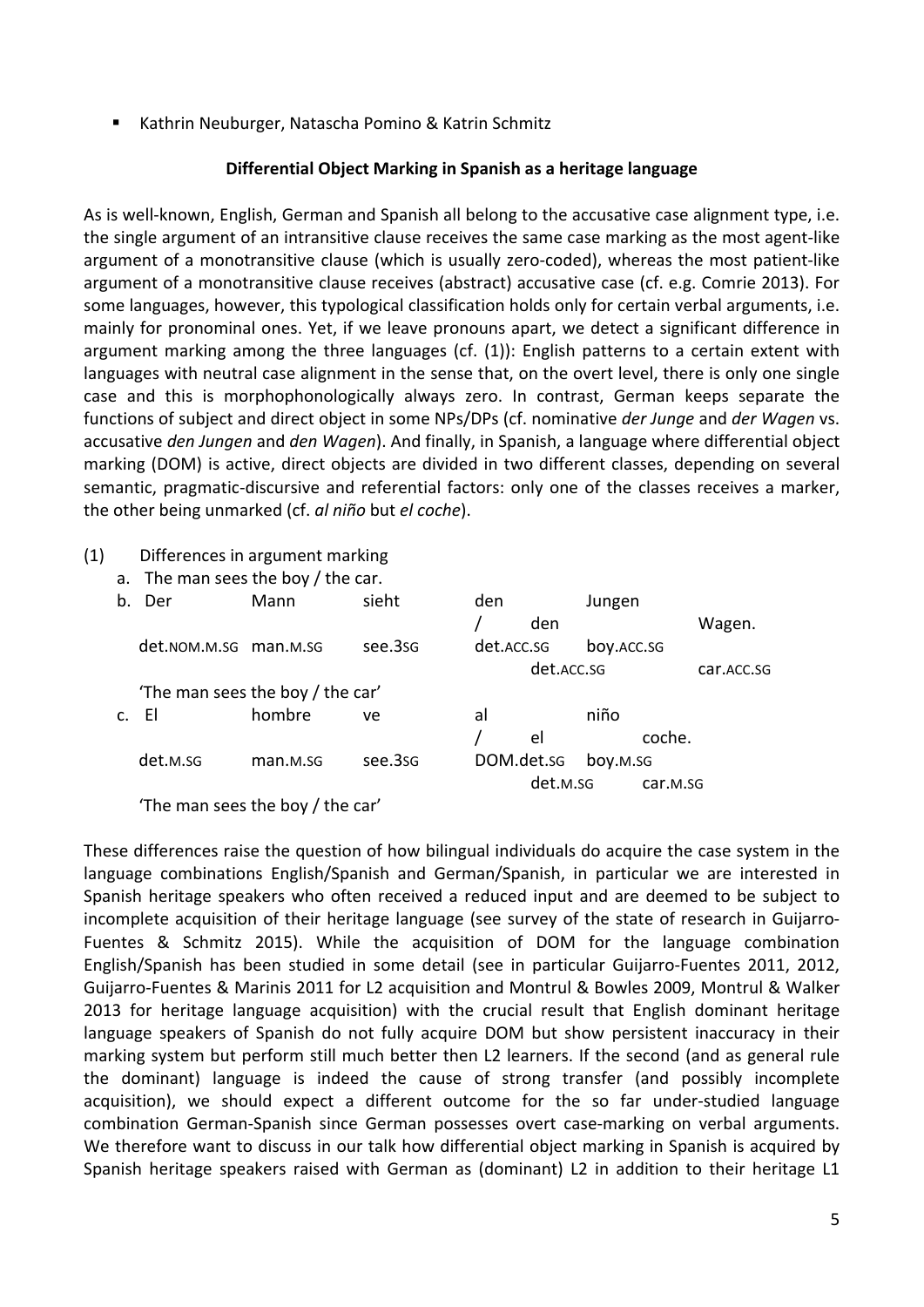Spanish. Our research questions are the following ones: (1) Does the L2 German influence the acquisition of the heritage language (here: Spanish)? (2) If yes, are there (quantitative and/or qualitative) differences between English‐Spanish and German‐Spanish bilinguals?

Since there is almost no study on the acquisition of DOM by Spanish heritage speakers (apart from a preliminary one by Schmitz 2015 based on spontaneous speech data, see results in Guijarro‐Fuentes & Schmitz 2015 without evidence for incomplete acquisition), we have created an online questionnaire to check how Spanish monolinguals, heritage speakers (Spanish‐German) and advanced Spanish learners deviate from the descriptive use of DOM in Spanish. In our questionnaire, we considered different modus operandi: grammaticality judgements based on 40 sentences, fill-in-the-blank texts with 35 sentences and synonymy checking with 9 sentences. Apart from the synonymy checking, which is the last task in our questionnaire, all other tasks contained filler sentences (i.e. ungrammatical sentences, senseless sentence and sentences regarding other phenomena) and the order of the sentences were randomized between the different interviewees.

In our talk, we will present first results of this still ongoing experimental study and compare them with the results of the above mentioned studies on Spanish heritage speakers in an English speaking surrounding.

#### **References**

- Bernard Comrie. (2013). Alignment of Case Marking of Pronouns. In: Dryer, Matthew S. & Haspelmath, Martin (eds.) The World Atlas of Language Structures Online. Leipzig: Max Planck Institute for Evolutionary Anthropology. (Available online at http://wals.info/chapter/99, Accessed on 2016‐10‐06.)
- Guijarro‐Fuentes, P. (2011). Feature composition in Differential Object Marking. *EUROSLA Yearbook*, 138‐164.
- Guijarro‐Fuentes, P. (2012). The acquisition of interpretable features in L2 Spanish: Personal a*. Bilingualism: Language and Cognition* 15 (4), 701‐720.
- Guijarro‐Fuentes, P. & Marinis, T. (2011). Voicing language dominance. Acquiring Spanish by British English/Spanish bilingual children. In: Potowski, K. & Rothman, J. (eds.), *Bilingual Youth. Spanish in English‐speaking societies*. Amsterdam/Philadelphia: Benjamins, 227‐248.
- Guijarro‐Fuentes, P. & Schmitz, K. (2015). The nature and nurture of heritage language acquisition. In: Guijarro‐Fuentes, P. & K. Schmitz (Hrsg.), *Fundamentally (in)complete grammars? Emergence, acquisition and diffusion of new varieties*, Special Issue der Zeitschrift *Lingua*, Vol. 164 B, 139‐150.
- Montrul, S. & Bowles, M. (2009). Back to basics: Incomplete acquisition of Differential Object Marking in Spanish heritage speakers. *Bilingualism: Language and Cognition* 12 (3), 363‐383.
- Montrul, S. & Sánchez‐Walker, N. (2013). Differential Object Marking in Child and Adult Spanish Heritage Speakers. *Language Acquisition* 20, 109‐132.
- Schmitz, K. (2015). Talk at the XLIV. Annual Meeting of the Sociedad Española de Lingüística (SEL) on "*La adquisición del Marcado Diferencial de Objeto en hablantes bilingües español‐alemán en Alemania"*, Madrid/Spain, January 28, 2015.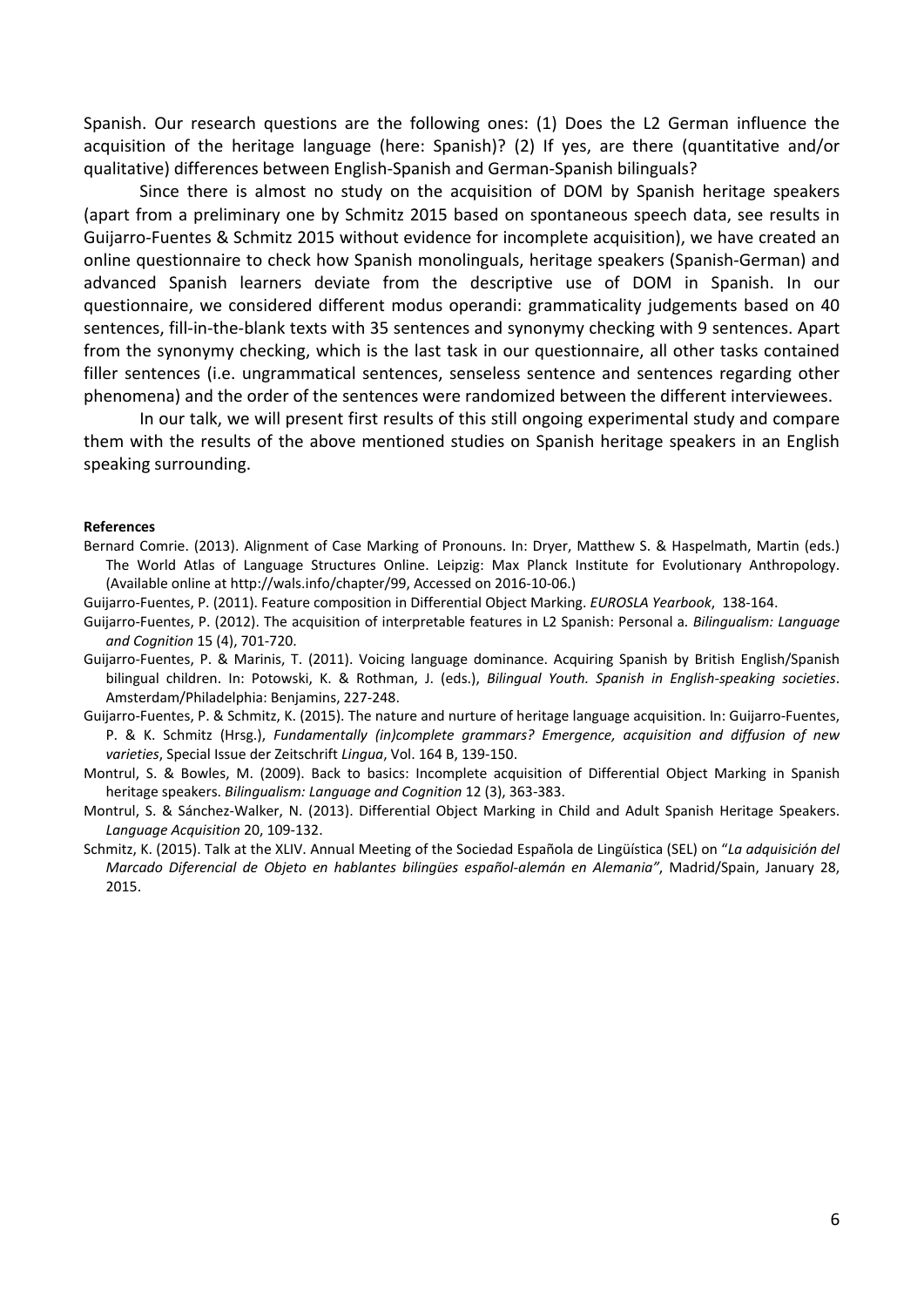Adam Ledgeway, Norma Schifano & Giuseppina Silvestri

## **Investigating the properties of D in the varieties of the extreme south of Italy: Greek‐style genitive and Differential Object Marking**

*Introduction*. It has often been reported that the Romance dialects of extreme southern Calabria have extended the distribution of the genitive preposition di 'of' to convey several of the traditional uses of the dative, the so-called 'dativo greco' (Rohlfs 1968:§639; Trumper 2003:232-3; Manolessou‐Beis 2006; Ledgeway 2013:9‐13), which mirrors the original pattern of the substrate language, i.e. Italo‐Greek (Joseph 1990:160; Horrocks 1997:125‐6; Ralli 2006:140‐1). As previously pointed out by Ledgeway (2013), this Greek‐style marking of indirect objects (IO) is not obligatory in southern Calabrese, with indirect arguments frequently surfacing in the dative marked by the preposition a 'to' (1a). Also, the genitive‐marked indirect object DP is always obligatorily doubled by a dative clitic (nci, si and allomorphs) (1b). Therefore the genitive structure is not autonomous, as is the case of standard Modern Greek, but it is instead a hybrid structure in which the IO is referenced through dative marking on the verbal head as well as through genitive marking on the nominal dependent. Finally, the use of the so‐called Greek‐style genitive is not arbitrary, but carries a marked pragmatic interpretation, i.e. (1a‐b) cannot be employed interchangeably.

(1) a. La machina, nci la vindu a nu studenti (Bovese, RC; Ledgeway 2013:11) the car to.him= it= I.sell to a student 'I'll sell the car to a student (=not known to me, any gullible student I can find)'

b. La machina, nci la vindu di nu studenti the car to.him= it= I.sell of a student 'I'm selling a student the car (= specific student known to me)'

The argument that is licensed by the 'dativo greco' in Calabrese implies a specific reading of the 'student' when marked by the genitive (1b) in contrast to its non‐specific reading when it surfaces in the dative (1a).

*New Data*. Evidence collected through our recent fieldwork in southern Calabria confirms these properties but also discloses uncharted aspects, i.e. correlations with the presence of the definite determiner in D and the direct object (DO) marking. In the dialect of Gioiosa Jonica the Greek‐style genitive is allowed only if D is filled with definite article (2b). On the contrary, if the N(‐to‐D) raising occurs the dative carries its own prepositional mark 'a' (2a):

(2) a. Nci detti nu libbru a Maria (Gioiosa Jonica) to.her= gave.1SG a book to Maria 'I gave a book to Mary'

b. Nci detti nu libbru d'i figghjioli to.them= gave.1SG a book of.the kids 'I gave a book to the kids'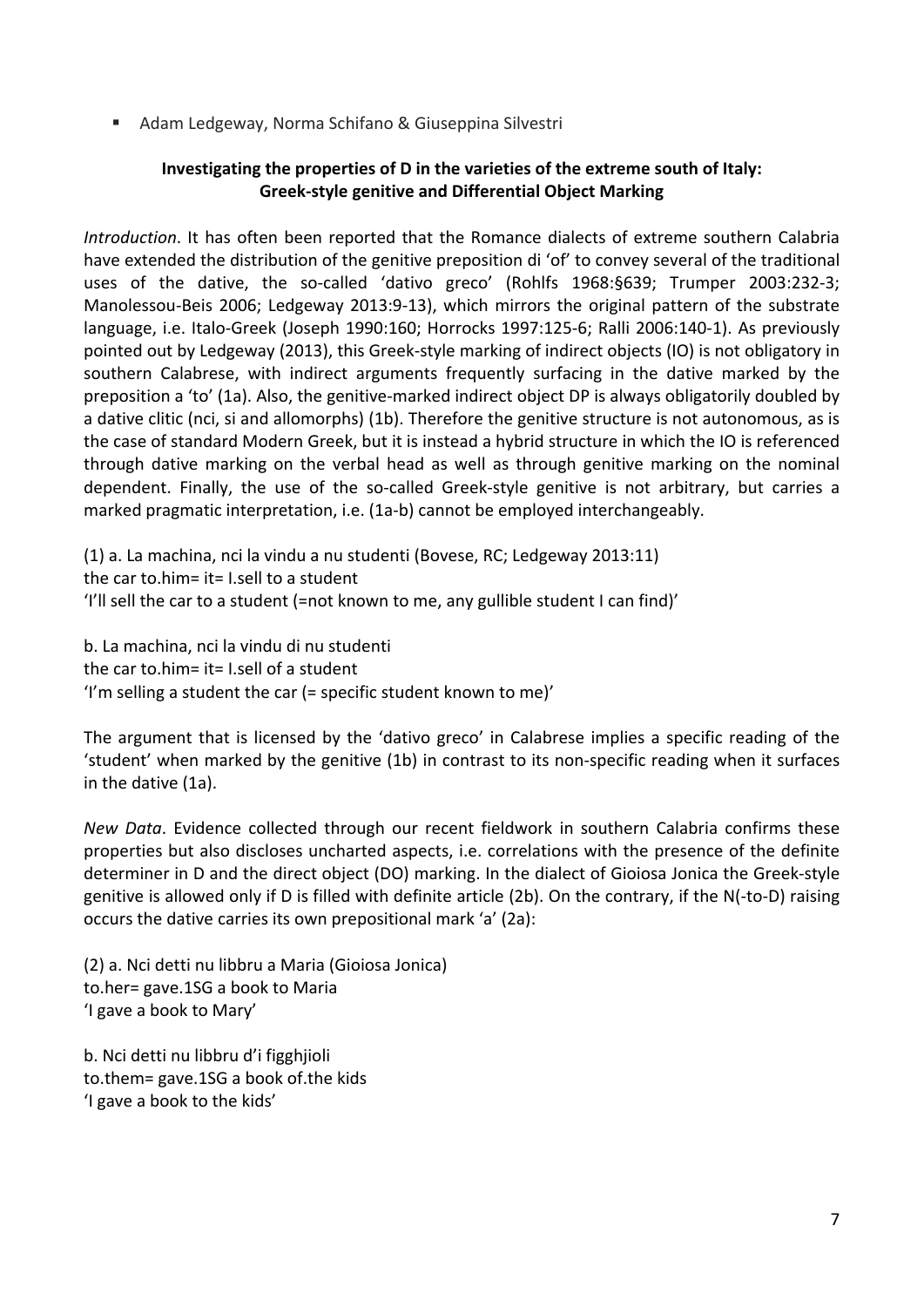The possibility for N to raise to D determines also the marking of the DO (see for (Italo‐)Romance Rohlfs 1971; Bossong 1991; Jones 1995; Sornicola 1997; Andriani 2016, a.o.). The DO crucially displays a prepositional mark 'a' when N raises to D (3a). If N does not raise and D is filled with a definite article, the direct object is not differentially marked (3b).

(3) a. Tant'ann'arretu Petru ammazzau a Maria (Gioiosa Jonica) many years ago Petru killed to Maria 'Many years ago Petru killed Maria'

b. Petru mazzau a soru i Rita Petru killed the sister of Mary 'P etru killed Mary's sister'

A piece of striking evidence is provided also by the conservative variety of San Luca, which displays no N(‐to‐D)‐raising, as it is revealed by the requirement that D be lexicalized with the expletive article with proper names. As in the dialect of Gioiosa J., the presence of definite article systematically correlates with the realization of the Greek‐style genitive, which is always expressed when D is overtly realized:

(4) a. Stamatina si detti nu pocu i pani d'u Petru (San Luca) this morning to.him gave.1SG a little of bread of.the Petru 'This morning I gave a bit of bread to Petru'

b. D'i cotrari si detti nu pocu i durci of.the kids to.them= gave.1SG a little of sweet 'I gave a bit of dessert to the kids'

Also, the lexicalization of the definite article rules out the prepositional marking of DOs (5) (except for strong pronouns), regardless of the definiteness hierarchy (Bossong 1985) or animacy scale (Comrie 1986).

(5) U Petru mazzau a Rita (San Luca) the.MSG Petru killed the.FSG Rita 'Petru killed Rita'

With full DPs and lexicalized D, the dialect of San Luca exhibits a binary Case system whereby the oblique cases are marked with 'di' and the direct cases display no mark.

Patterns emerging from contact. In extreme southern Calabrian the lexicalization of D in strong‐D (Guardiano‐Longobardi 2005; Guardiano 2006) affects Case marking. More specifically, the impossibility for N to move to D in some of these dialects (e.g. San Luca) is one of the key‐ properties of Calabrian (and Apulian) Greek as well. Given this evidence, we can single out two Case systems for southern Calabrian (both available in Gioiosa J.). In System A, which is characterized by N(‐to‐D) raising, direct arguments bear distinct markings (Ø for Nom, 'a'‐phrases/Ø for Accusative) and so do the indirect ones ('di'‐phrases for Genitive and 'a'‐phrases for Dative/Applicative) (total: 3/4 distinct marks). In System B (the only possible pattern for San Luca), in which D is filled with definite article, no dedicated mark signals the direct arguments, whereas the preposition 'di' marks both Genitive and Dative (total: 2 distinct marks). The binary setting of System B is arguably the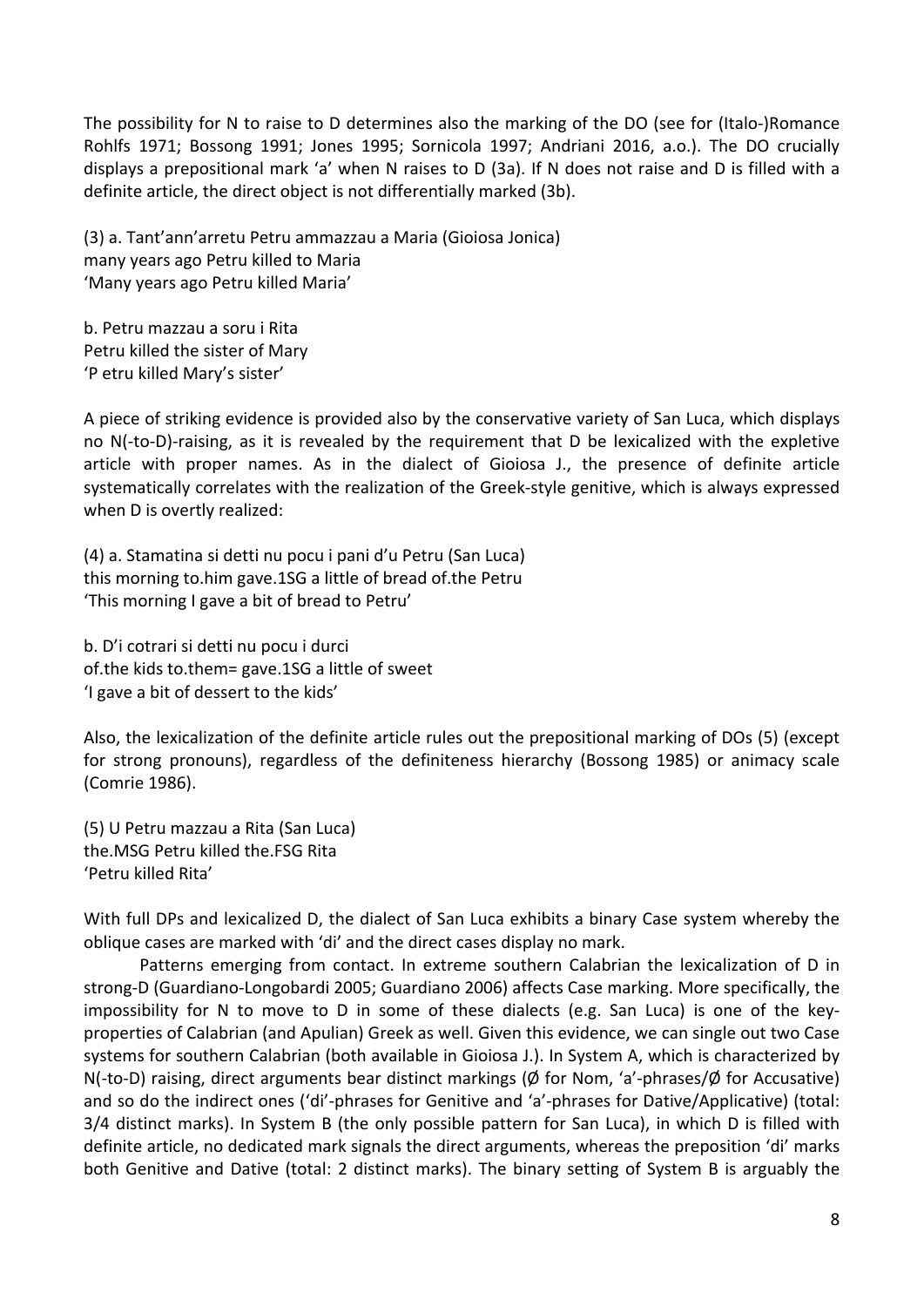result of a simplification induced by the underlying tri‐partite inflectional Case system of Calabrian Greek (Nominative vs Accusative vs Genitive/Dative). The difference lays in the fact that in the Romance varieties the overt definite D is not able to assign a distinct (third) mark to the DO.

The hypothesis that the Italo‐Greek plays a key role in the assignment of Case to Romance DPs is further supported by the Case markings of the indefinite DPs. In Calabrian (and Apulian) Greek the indefinite determiners hardly express Case distinction, so that the surrounding Romance dialects lack a solid model and show either the same pattern of the definite DPs (System B; San Luca) or a tri-partite Romance system (Ø mark for Nominative/Accusative vs 'di'-phrases for Genitive vs 'a'‐phrases for Dative; e.g. Gioiosa J.).

If this interpretation proves valid, the set of correlations between D and the Case assignment mechanisms represents further corroboration of the structural pervasive effects of a long-lasting contact between two types of varieties which are genealogically and typologically different.

Klaus von Heusinger & Georg A. Kaiser

#### **DOM in ditransitive constructions in language contact Spanish ‐ Basque**

We assume with the recent literature that some Basque dialects have developed DOM supposingly as a contact phenomenon from Spanish or Spanish dialects (Fernández & Rezac 2012; Rodríguez‐ Ordóñez 2013). The borrowing might be additionally facilitated by the phenomenon of (animate) leísmo in the Spanish dialects surrounding the Basque dialects under investigation. We assume that DOM in Basque has grammaticalized to a similar extend as DOM in Spanish. There is one particular interesting behavior of DOM in ditransitive sentences in languages that mark DOM in the same way as the indirect object: Under certain conditions, DOM of the direct object is blocked while the indirect object is always marked. The literature assumes that clitic doubling of the indirect objects obligatorily blocks DOM of the direct object. However, we have elsewhere (von Heusinger, Romero & Kaiser 2016) shown that the blocking effect crucially depends on the verb class. We hypothesize that verb class is a crucial parameter for DOM in ditransitive constructions in Basque dialects, too.

#### **References**

Fernández, Beatriz & Milan Rezac. 2012. Differential object marking in Basque varieties. In Beatriz Fernández & Jon Ortiz de Urbina (eds.), *Microparameters in the grammar of Basque*, 93–138. John Benjamins.

- von Heusinger, Klaus, Diego Romero & Georg A. Kaiser. 2016. Differential Object Marking in Spanish ditransitive constructions. An empirical approach. In Susann Fischer & Mario Navarro (eds.), *The syntax/semantic interface in Romance DPs. Arbeitspapier*, Konstanz: Universität Konstanz.
- Rodríguez‐Ordóñez, Itxaso. 2013. Contact‐induced phenomena in gernika basque: The case of dative over‐marking. In Chad Howe et al (ed.), *Selected proceedings of the 15th Hispanic Linguistics Symposium*, 236–251. Somerville, MA: Cascadilla Press.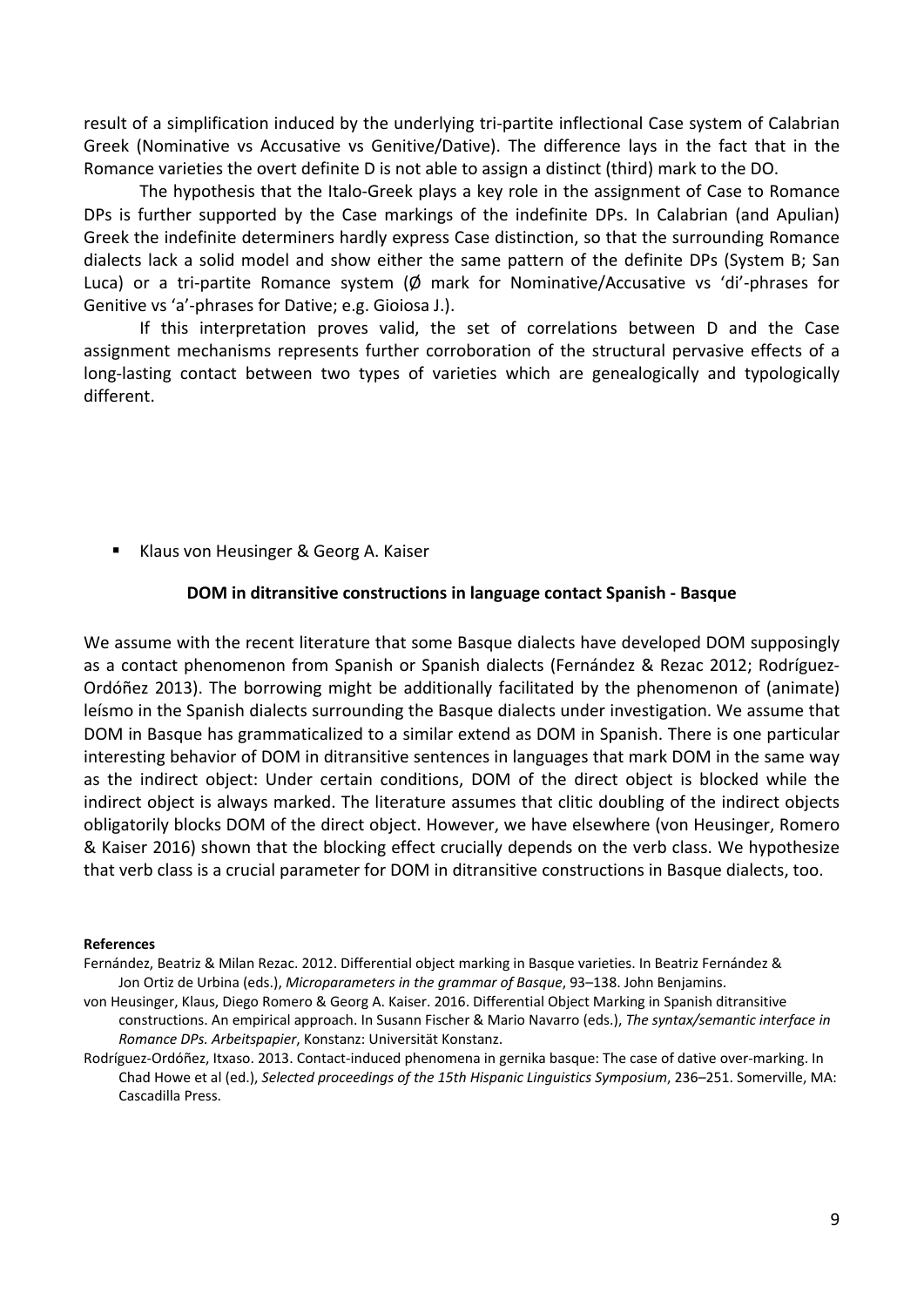Alexandra Cornilescu, Anca Dinu & Alina Tigau

## **Ditransitive constructions in Romanian**

The analysis of ditransitive configurations has vacillated between two accounts: the alternative projection account and the derivational account. The alternative projection account was first proposed for English by Pesetsky (1995) and it is founded on the existence of assumed systematic differences between the prepositional Dative and the Double Object Construction (DOC). The two configurations are argued to be independent one of the other in the sense that one does not derive from the other.<sup>1</sup> According to the derivational account, on the other hand, one of the constructions is syntactically derived from the other. $2$ 

In the Romance domain (see Demonte 1995, Cuervo 2003, among many), including Romanian (Diaconescu and Rivero 2007, D&R from now on), a distinction has been set up between the cliticless construction, assimilated to the prepositional *to‐*Dative of English and the CD construction, which is assimilated to the English DOC. In this description, the Romance DOC is viewed as an applicative construction and the clitic is interpreted as a spell‐out of the applicative head.

This paper is devoded to the study of ditransitive configurations in Romanian and presents some new experimental data arguing against the purported existence of two distinct configurations i.e., a DOC and a Prepositional Dative in this language. We will thus argue that a unified analysis of ditransitive constructions is more appropriate for Romanian and refute the claim according to which Romanian ditransitives with a clitic doubled dative object correspond to DOCs, while their non-doubled counterparts correspond to the so-called Prepositional dative constructions, contra D&R (2007). More specifically, we will defend the view that Romanian ditransitives instantiate the DOC configuration irrespective of whether they carry Clitic Doubling (CD) or not. One experimental result supporting this claim is the fact that the two objects in the Romanian ditransitive construction have symmetrical binding potential and roughly equal privileges with respect to binding phenomena.

We tentatively propose that a derivational account of the DOC has a better empirical coverage than the alternative projection account discussed above. We agree with Larson (2010) that the Goal is part of the argument structure of the verb, which assigns it basic thematic interpretation. The Goal always merges in a low position, where it is c-commanded by the Theme. Furthermore, the dative Goal is always an applied argument, always case-licensed by a (raising) applicative head.

In addition to its case-valuation role, the Applicative head is optionally endowed with a strong EPP[feature]. This feature is valued by movement of a semantically appropriate or clitic‐ doubled dative to the Spec ApplP, in a position where it c‐commands the Theme. The higher possessor reading of the dative is thus derivationally obtained by valuing the strong [person] of the Vappl head.

**The basic Theme > Goal structure**: The two DPs are theta‐licensed by the lexical verb and they are respectively case‐licensed by Appl and by the v‐head. Appl necessarily agrees with the Goal. If it agreed with the Theme, the Goal could not be case‐licensed, since it is not visible to little

1

<sup>&</sup>lt;sup>1</sup> Proponents of the Alternative account are Oherle (1976), Marantz (1993), Pesetsky (1995), Harley (1995, 2002), Bruening (2001, 2010), Pylkkänen (2002, 2008) a.o.<br><sup>2</sup> Some supporters of this account espouse the view that the DOC is derived from the Prepositional Dative (Larson 1988,

<sup>1990,</sup> den Dikken 1995, Ormazabal & Romero 2010, 2012 a.o.), while others claim that the Prepositional is derived from the DOC (Dryer 1987, Aoun & Li 1989 a.o.).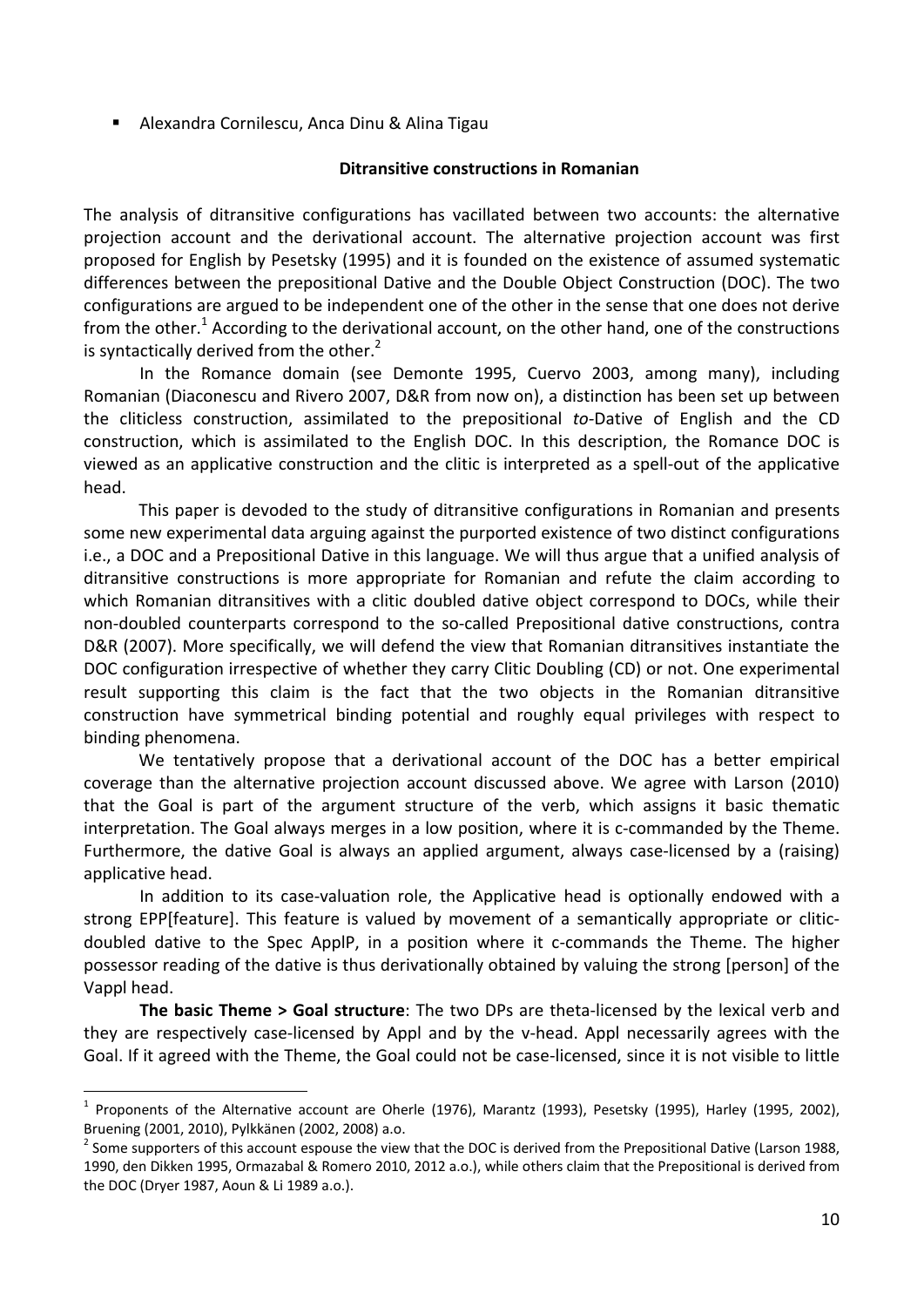*v* (nesting paths are disallowed). The essential property of the low dative construction is that the Goal is licensed *in situ*.

**The derived Goal>Theme structure:** The underlying configuration is the same but the [*u*person] feature checked by the GoalDP is EPP so that the Goal phrase will not only agree with VAppl, but also be attracted to its Specifier. The configuration is the same as proposed by Diaconescu and Rivero (2007), except that it is a derived configuration. Valuation of the person feature secures the Possessor interpretation. By moving to Spec, VApplP, the dative c-commands the Theme and can function as a binder.

The proposed analysis makes a number of correct predictions: In the first place, it is expected that an undoubled Theme may bind into an (un)doubled Goal, since in the basic configurations the Theme c‐commands the Goal. This is indeed the case as the results of the experiment show. Secondly, given that in certain derivations, the dative must be [+person], given its Possessor role and may be doubled, we expect phrases whose idiomatic interpretation stands or falls with the presence of the clitic. This expectation is also confirmed.

#### **References**

Aoun, Joseph and Audrey Yen‐Hui Li. 1989. Scope and constituency. In *Linguistic Inquiry* 20: 141–172.

Bruening, Benjamin. 2001. QR obeys Superiority: Frozen Scope and ACD. *Linguistic Inquiry* 32: 233‐273.

Bruening, Benjamin. 2010. Double object constructions disguised as prepositional datives. *Linguistic Inquiry* 41:287‐305. Cuervo, M. C. 2003. *Datives at large*. Doctoral dissertation, MIT.

Demonte, V. 1995. Dative alternation in Spanish. *Probus* 7, pp. 5‐30. http://dx.doi.org/10.1515/prbs.1995.7.1.5

Diaconescu, Constanţa Rodica & María Luisa Rivero. 2007. An applicative analysis of double object constructions in Romanian, *Probus*, 7, pg. 5‐30.

- Dikken, Marcel den. 1995. *Particles: On the syntax of verb‐particle, triadic, and causative constructions*. Oxford: Oxford University Press.
- Dryer, Matthew. 1987. On primary objects, secondary objects, and antidative, *Language 62*: 808‐845.
- Harley, Heidi. 1995. Subjects, Events and Licensing. Doctoral dissertation, MIT, Cambridge, Mass.

Harley, H. 2002. Possession and the DOC*. Linguistic Variation Yearbook* 2, pp. 31‐70. http://dx.doi.org/10.1075/livy.2.04har

Larson, Richard K. 1988. On the double object construction. *Linguistic Inquiry* 19, 335–391.

Larson, Richard K. 1990. Double objects revisited: Reply to Jackendoff. *Linguistic Inquiry* 21:589–632.

Marantz, Alec. 1993. Implications of asymmetries in double object constructions. In *Theoretical aspects of Bantu grammar, vol. 1*, ed. by Sam A. Mchombo, 113–150. Stanford, CA: CSLI Publications.

Oehrle, R. 1976. *The grammatical status of the English dative alternation*. Doctoral dissertation, MIT.

Ormazabal, Javier & Juan Romero. 2010. The derivation of dative alternations. In *Argument structure and syntactic relations: A cross‐linguistic perspective*, ed. by Maia Duguine, Susana Huidobro, and Nerea Madariaga, 203–

232. Amsterdam: John Benjamins.

Ormazabal, Javier & Juan Romero. 2012. PPs without Disguises: Reply to Bruening. *Linguistic Inquiry* 43.2:455‐474.

Pesetsky, David. 1995. *Zero Syntax: Experiencers and Cascades*. Cambridge, MA: The MIT Press.

Pineda, A. 2013. Double object constructions in Spanish (and Catalan) revisited. In F. A. C. Drijkoningen (ed.), *Romance Languages and Linguistic Theory 2011*. Amsterdam: John Benjamins.

Pylkkänen, L. 2002. *Introducing Arguments.* Doctoral Dissertation, MIT.

Pylkkänen, Liina. 2008. *Introducing arguments*. MIT Press: Cambridge, MA.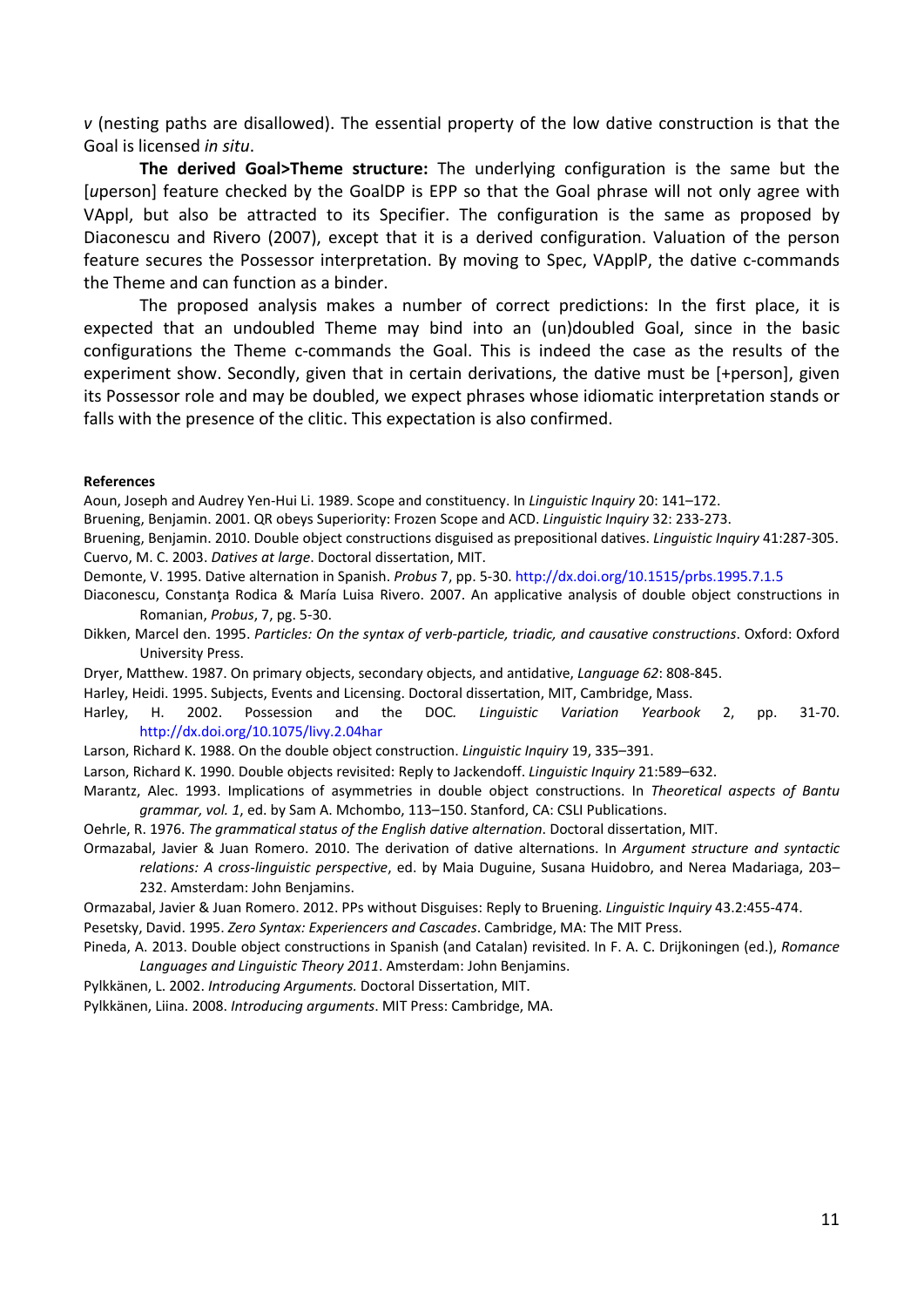■ Susann Fischer, Mario Navarro & Jorge Vega Vilanova

## **Clitic Doubling and language contact**

As its name suggests, Clitic Doubling (CLD) involves the doubling of a verbal argument by a clitic pronoun inside the same propositional structure (1). From a generative perspective, it was initially investigated focusing on its properties as exhibited in those Romance languages where it is attested.

(1) **El** vam veure a ell. Cat him saw to him. 'We saw him.'

Over the years, many factors have been discussed and held responsible for the occurrence and distribution of CLD. We find grammatical factors such as e.g. pronominal vs. non‐pronominal, accusative vs. dative, the occurrence vs. non‐occurrence of DOM, and semantic and pragmatic factors such as e.g. animacy, specificity, definiteness, partitivity.

Jaeggli (1982) who was the first to notice the theoretical importance of CLD, describes it for River Plate Spanish spoken in Argentina, Uruguay, and Paraguay, for a variety that has been in constant contact with other languages. Looking at the different Romance varieties that allow CLD now‐a‐days, e.g. Judeo‐Spanish, Basque‐Spanish, Catalan shows that language contact seems to favour the emergence of clitic doubling.

In this talk we will discuss the role of language contact in the emergence of clitic doubling in Romance. We will present new diachronic and synchronic data from Catalan and Judeo‐Spanish showing that the diachronic development and synchronic distribution of CLD can be analysed as a cyclic change that is higly influenced by language contact. We will show that on the one hand CLD emerges as a consequence of a specific stage of object clitic w.r.t. the grammaticalisation path and the parametric specification of the verb‐movement hierarchy (responsible for the information structure of a language). On the other hand, however, we will show that clitic doubling as an interface phenomenon is vulnerable in language contact situations.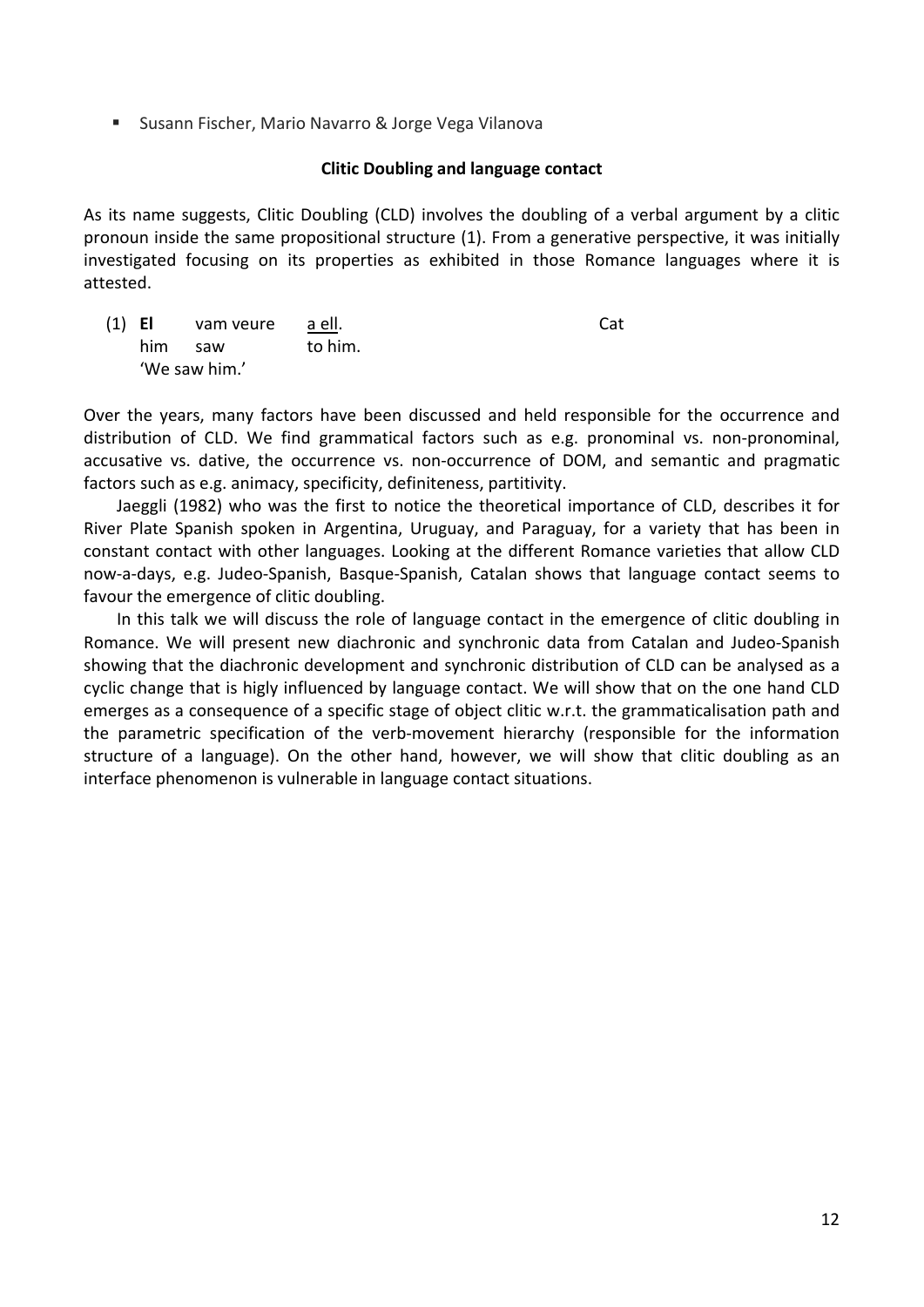■ M. Teresa Espinal & Sonia Cyrino

## **On expletive articles and long weak definites**

There is a consensus in the literature that there are different types of DPs. On the one hand, strong DPs (1) show a cluster of properties that differentiates them from other weak DPs: they denote uniqueness (Kadmon 1990; Elbourne 2008, 2013), maximality (Sharvy 1980) and familiarity (Heim 1982, Roberts 2010), manifest scopelessness with respect to other operators (Carlson 1980), have no distributional restrictions (Longobardi 2001), refer to individual objects, show no discourse referential restrictions, and do not occur in existential/presentational constructions.

(1) Pedro limpiaba el baño todos los días. (S) [strong reading] Pedro cleaned the bathroom all the days 'Pedro cleaned the bathroom everyday.'

On the other hand, weak definites, among them long weak definites (2) (Poesio 1994, Barker 2005), show a contrasting cluster of properties: they denote non‐uniqueness, manifest narrow scope with respect to other operators, have a restricted distribution, arise with (non)relational nouns, and may occur in existential/presentational constructions.

(2) a.La mano del bebé cogía el dedo del cirujano. (S) [weak reading] the hand of.the baby grasped the finger of.the surgeon 'The baby's hand grasped the finger of the surgeon.'

b.El conductor perdió el control del vehículo cuando explotó la rueda del camión. the driver lost the control of.the vehicle when exploded the wheel of.the truck 'The driver lost the control of the vehicle when the wheel of the truck exploded.'

Additionally, expletive definites (3), in the sense of Vergnaud and Zubizarreta (1992), introduce a non-denoting determiner, show non-uniqueness, and express inalienable possession.

(3) Pedro se lavó la cara esta mañana. (S) [expletive reading] Pedro CL washed the face this morning 'Pedro washed his face this morning.'

In this paper we focus on some issues involving expletive articles and long weak definites in Romance (mainly Spanish, Brazilian Portuguese and Catalan), in comparison to DPs that elicit a strong reading. The first issue relates to the status of the notions of (syntactic) optionality and (semantic) expletiveness of the article. Second, we address some common properties of expletive articles and definite articles of so-called long weak definites, and we postulate a common analysis for them in grammar. We argue that the article of expletive and long weak definites is to be characterized as a semantic sensitive polar item, and that the definite in Romance comes in two variants: the referentially unique variant (to be translated as the semantic iota operator) and the polar variant that encodes a weak bound reading (to be semantically translated by an existential operator).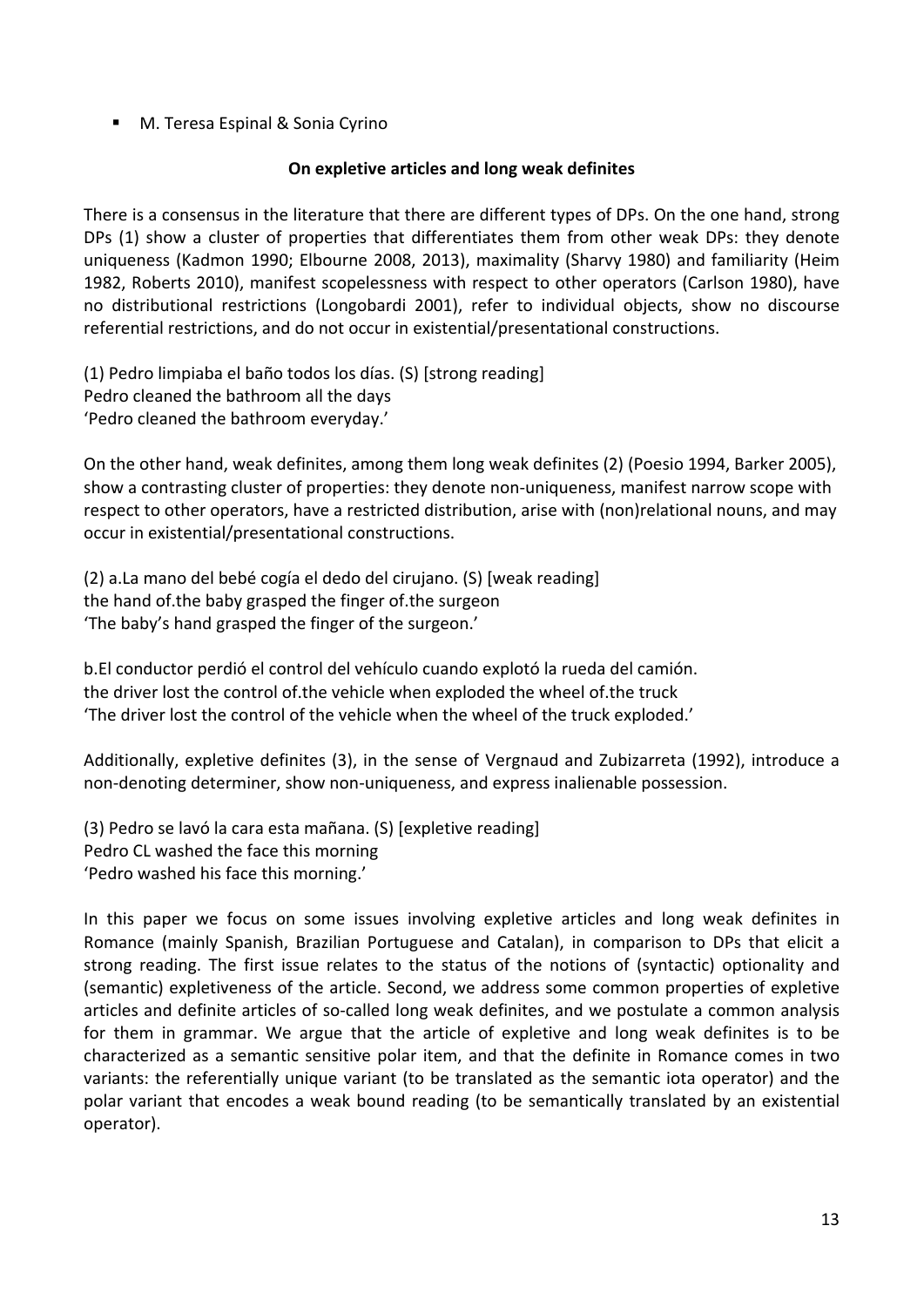**Michelle Sheehan** 

## **Variation in faire‐par nominalisations across Romance varieties**

In this talk, I take up joint work with Sonia Cyrino in which we investigate the proposal by Bordelois (1988), Guasti (1993, 1996) and Folli & Harley (2007), that the Romance faire‐par construction actually involves the causative verb FARE taking a nominalised complement. I show that this proposal finds additional support from variation in the availability of faire‐par in Catalan and varieties of Spanish and Portuguese. Interestingly, though, while some varieties of Spanish allow faire-par (notably Rioplatense), others do not and Catalan permits faire-par only where the byphrase remains suppressed. I propose a parametric model of this variation in terms of a parameter hierarchy. I also note that French and Italian, which permit faire-par more productively, also use FARE as a light verb more extensively than Portuguese and Spanish, pointing to further repercussions of this parameter.

María Teresa Guasti

## **Clitics and past participle agreement in children with SLI and TD children**

Vender et al. (2016) found that 5‐year‐old typical developing (TD) L2 learners of Italian with at least one year of exposure to the L2 have difficulties with clitic production (BITD); the same behavior is observed in monolingual children with SLI (see also Belletti and Guasti 2015). Unlike monolingual children with SLI, the L2 children do not omit clitics, but use an incorrect form or produce irrelevant sentences. Bilingual children with SLI (BISLI) at the age of 5 years produce fewer clitics than BITD (27% vs. 73%). Their performance does not only differ quantitatively from that of BITD, but also qualitatively. The prevalent error of BISLI was omission (40% vs. in BTD 11%), while that of BITD was use of a noun. These findings invite the following conclusions: BITD's profile results from failure to produce the relevant morpheme that expresses the syntactic features (Lardière 1998; Prévost and White 2000a,b; Haznedar 2001), while BISLI's profile results from failure in the computation involved in cliticization. Clitic production involves movement to a non‐canonical position and past participle agreement, a process that is challenging for children with SLI. To support this conclusion, we provide evidence from monolingual children with SLI showing that the agreement configuration involved in past participle agreement is particularly taxing for these children (with Moscati, et al), while agreement between and article and a noun is not. Although children with SLI rely on a syntactic representation that is expressed in hierarchical terms, they are challenged by the expression of morphosyntactic feature that require non‐local relation.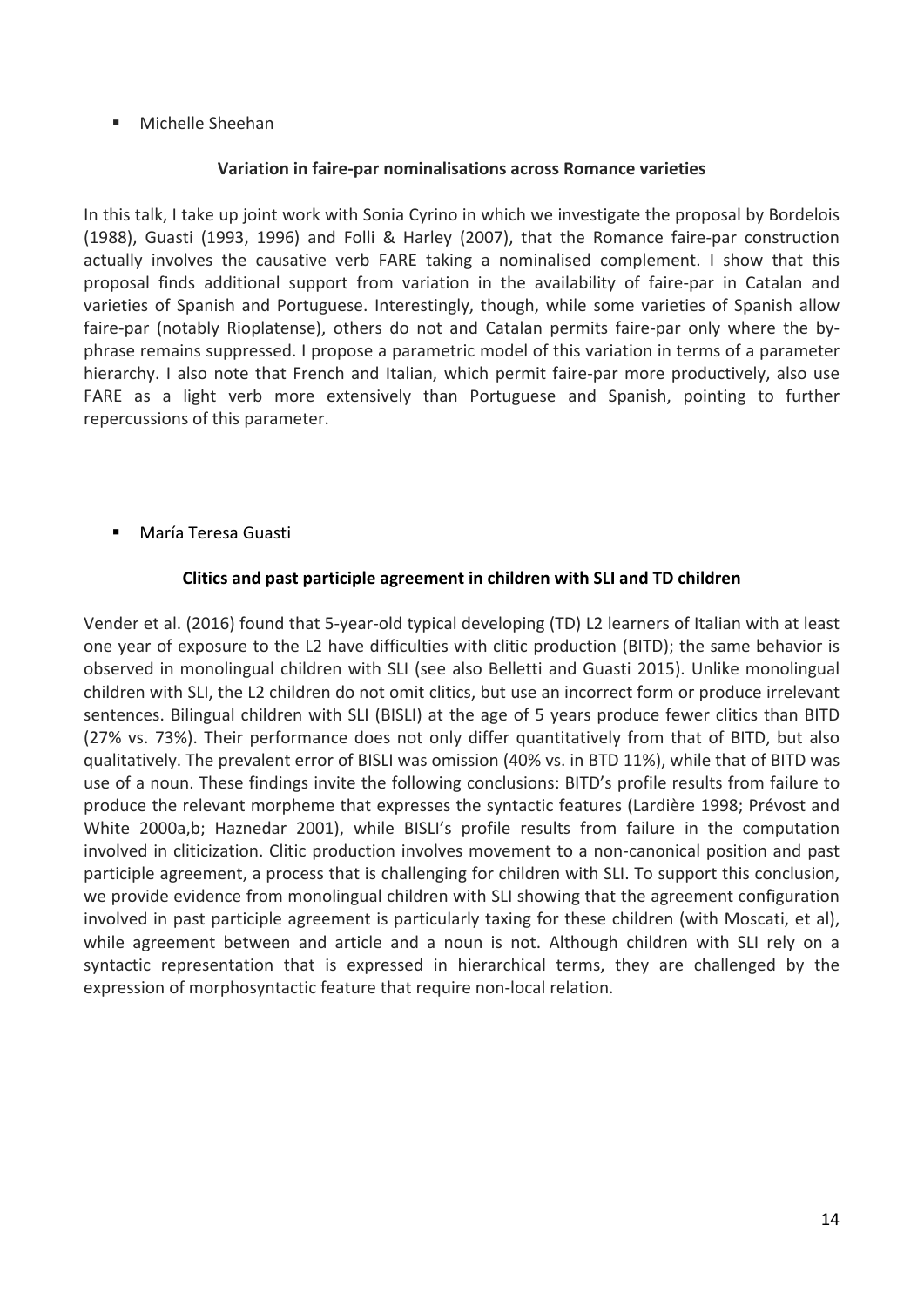# **Getting around Cambridge**